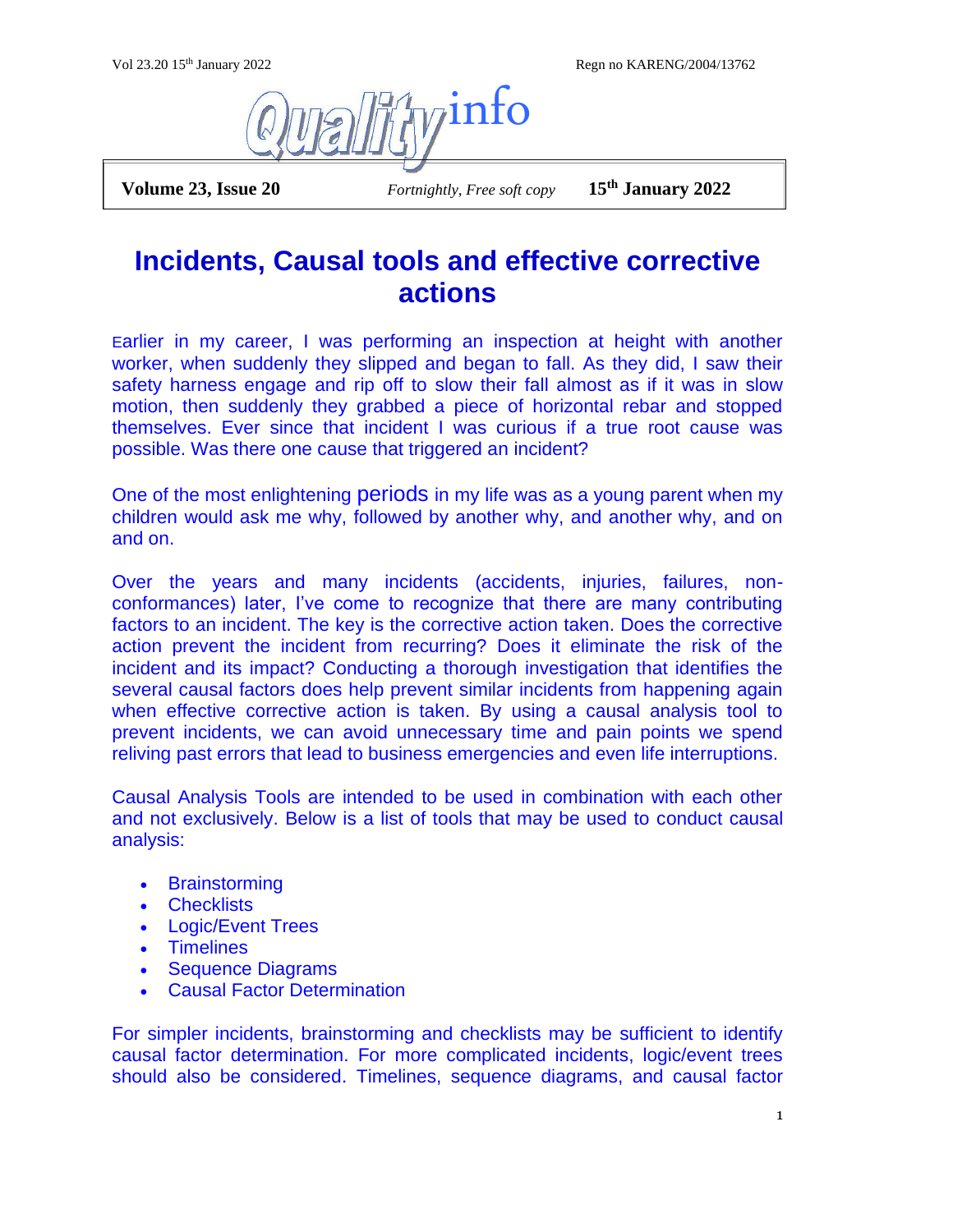identification are often used to support the logic/event tree tool. Regardless of the combination of tools chosen, we should use these tools to answer four important questions:

- What happened?
- How did it happen?
- Why did it happen?
- What corrective action is needed?

How can behavioral changes be made? We need to do something different and have a different outcome. Choices with follow-through action are the main drivers for both continual improvement and personal improvement. This corrective action plan was explained in a past blog of NQA.org, paraphrased as do this and don't do this. A choice to change behavior and do something different.

The quality practitioner's goal is to use causal tools to identify the correctable causes, as well as to help create an environment that is likely to attract and retain high-performing staff. Corrective action by itself is not enough for the effective control of incidents; this has to be supported by a leadership system that trusts and respects all members of the team (interested parties).

Creating this inclusive, collaborative place requires each of us to create an environment at work and in our personal lives in which each person feels safe and inspired to share their contributions. A more inclusive environment requires a change in our daily behavior in the areas we control. Learning to embrace differences, listening, empathizing, collaborating, and building trust both professionally and personally is key to effective corrective action.

**Readers may please note that D. L. Shah Trust brings out two e-journals on a fortnightly basis. These are mailed to those persons or institutions who are desirous of receiving them: These two e-journals are:**

- **1. Safety Info**
- **2. Quality Info**

**If you or your friends or colleagues wish to receive these journals, you may send us an e-mail requesting for the same. There is no charge for these journals. Our e-mail address is:**

[dlshahtrust@yahoo.co.in](mailto:dlshahtrust@yahoo.co.in) [haritaneja@hotmail.com](mailto:haritaneja@hotmail.com)[dlshahtrust@gmail.com](mailto:dlshahtrust@gmail.com)

**You can also access these journals on our website:** [www.dlshahtrust.org](http://www.dlshahtrust.org/)